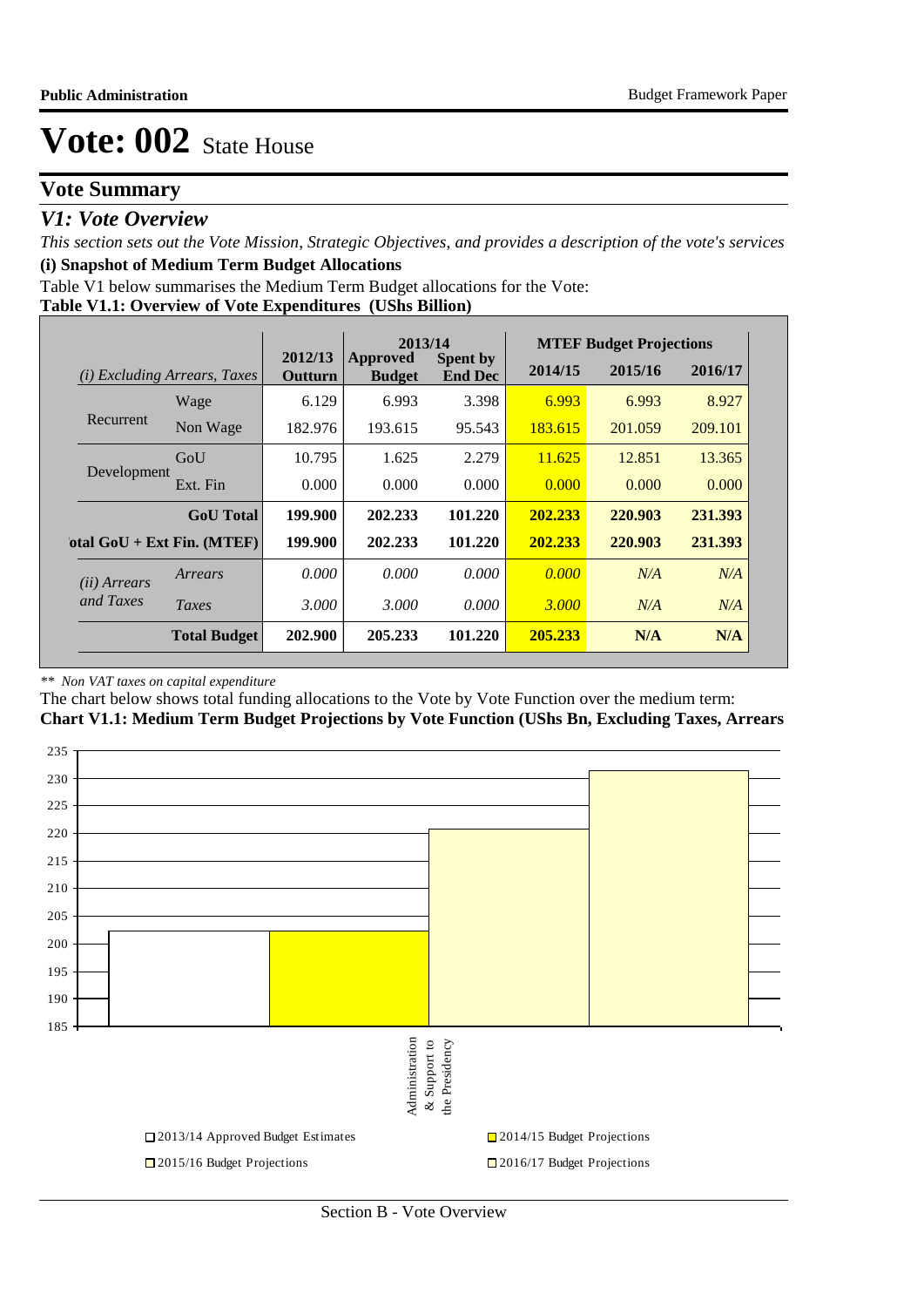## **Vote Summary**

# **(ii) Vote Mission Statement**

The Vote's Mission Statement is:

*To provide, at all times, support to The Presidency, in order to facilitate effective and efficient performance of its constitutional and administrative responsibilities, and to cater for the welfare and security of H.E. The President, The Vice President and their immediate families.*

### **(iii) Vote Outputs which Contribute to Priority Sector Outcomes**

The table below sets out the vote functions and outputs delivered by the vote which the sector considers as contributing most to priority sector outcomes.

|  | Table V1.2: Sector Outcomes, Vote Functions and Key Outputs |
|--|-------------------------------------------------------------|
|--|-------------------------------------------------------------|

| <b>Sector Outcome 1:</b>                                        | <b>Sector Outcome 2:</b>                                            | <b>Sector Outcome 3:</b>                                   |
|-----------------------------------------------------------------|---------------------------------------------------------------------|------------------------------------------------------------|
| <b>Free and Fair Elections</b>                                  | <b>Improved Regional and International</b><br>relations             | <b>Strengthened Policy Management across</b><br>government |
| Vote Function: 16 11 Administration & Support to the Presidency |                                                                     |                                                            |
| <b>Outputs Contributing to Outcome 1:</b>                       | <b>Outputs Contributing to Outcome 2:</b>                           | <b>Outputs Contributing to Outcome 3:</b>                  |
| None                                                            | <b>Outputs Provided</b>                                             | None                                                       |
|                                                                 | 161104 Regional integration $&$<br>international relations promoted |                                                            |
|                                                                 | 161105 Trade, tourism & investment<br>promoted                      |                                                            |

# *V2: Past Vote Performance and Medium Term Plans*

*This section describes past and future vote performance, in terms of key vote outputs and plans to address sector policy implementation issues.* 

## **(i) Past and Future Planned Vote Outputs**

ADMINISTRATION AND SUPPORT TO THE PRESIDENCY: *2012/13 Performance*

State House facilitated the Presidency to perform its constitutional and administrative obligations;

- the necessary logistical support in terms of financial, human and material support requirement was provided for the effective performance, welfare and security of the Presidency.

- State House Entebbe, Nakasero and other upcountry state lodges were maintained.

- Carried out the annual jet inspection and service, paid insurance premiums and paid the jet crew.
- Procured vehicles, Equipment & furniture, and maintained equipment and vehicles.
- Facilitated staff to perform their duties.

- Through the various initiatives under State House, the Presidency was appraised the service delivery under different sectors.

 > The Health Monitoring unit monitored the health sector to check the efficiency and effectiveness of medicines and health services delivery. In total, 17 hospitals and 425 health units were inspected.

 > Works on 16 national roads were monitored and various recommendations to improve value for money were made.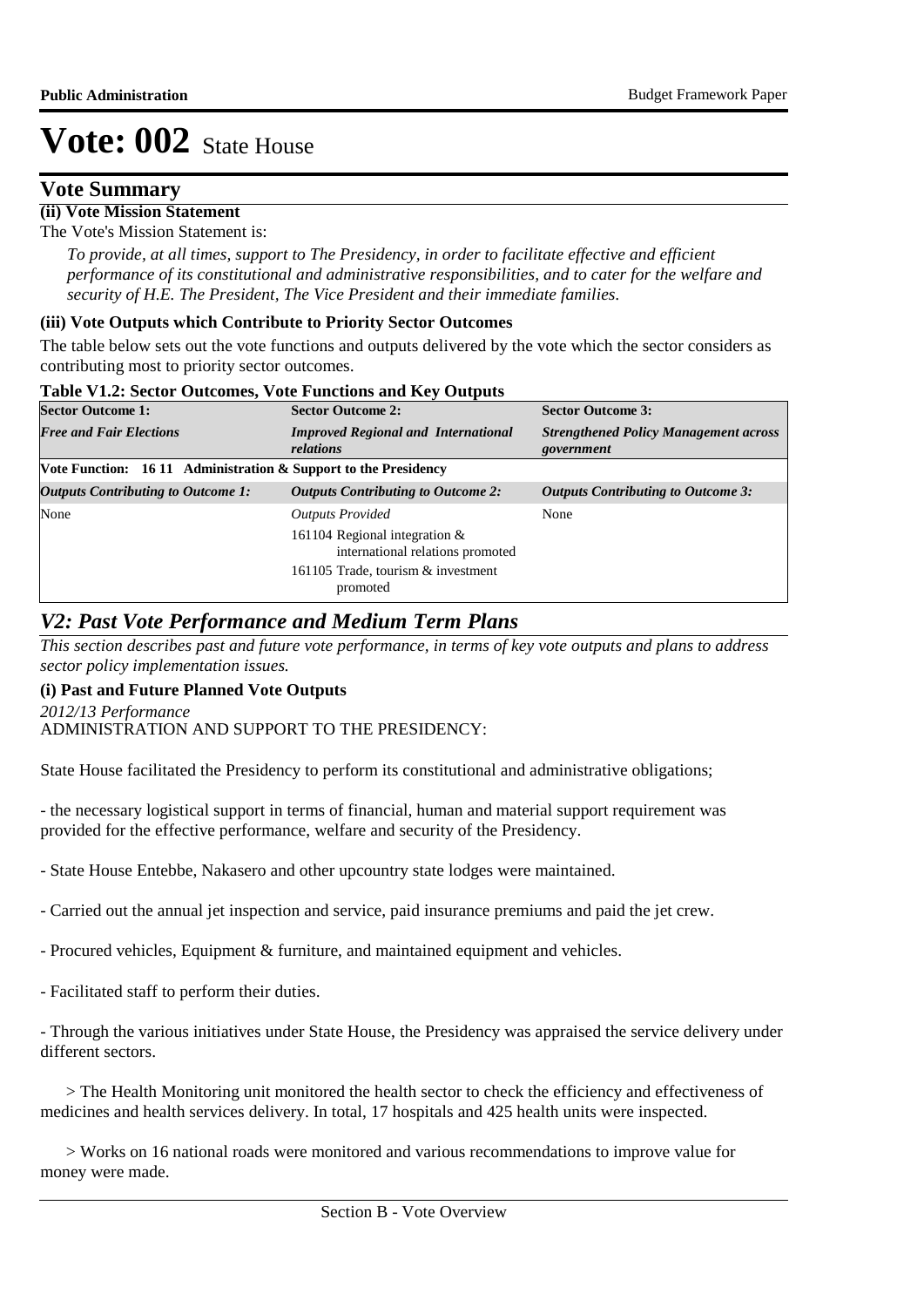# **Vote Summary**

>The activities of NAADS in 27 districts were monitored in an effort to improve service delivery.

The Presidency

- Provided overall leadership of the state and ensured that all sectors of Government were performing in line with the Constitution and NRM manifesto for better service delivery and job creation.

- Mobilised masses and leaders towards poverty reduction and social economic transformation;

\* addressed masses on Prosperity for All issues in the Central, Western, Northern and Eastern regions

\* a number of model farmers in the 4 regions were supported.

 \* created model villages in the districts of Gomba, Sembabule and Nakaseke where farmers are being assisted to produce in a commercially viable manner.

 \* hosted delegations of leaders, elders, women and youth from various districts who were given a chance to tour model 0farms in Masaka & Kiruhura and also trained on various modern farming skills.

- Boosted international and diplomatic relations by visiting a number of countries on both official and state visits, hosting various heads of state and foreign dignitaries, and received various credentials.

- As Chairman of East African Community, International Conference on the Great Lakes Region and Common Market for Eastern and Southern Africa, HE the President promoted regional integration, strengthened EAC activities, encouraged peace initiatives and boosted trade relations by attending a number of meetings within the region.

- Promoted trade and investment, attended international meetings, mobilised international investors, met various trade delegations and commissioned a number of investments.

- Participated in community outreach programmes by attending various community functions and supporting the needy by way of donations.

## *Preliminary 2013/14 Performance*

During the first quarter, State House provided support and facilitation to the Presidency that enabled it to effectively execute its constitutional and administrative obligations.

The Presidency has registered achievements in the areas of: investment, trade and tourism promotion, mobilisation of masses towards poverty reduction, promotion of international relations and regional integration, upheld peace initiatives and national security.

- Under poverty reduction,

 \* H.E. the President mobilised NRA/NRM war veterans in various parts of the country to produce in a commercially viable manner in order to increase their household incomes. A number of farmers and SACCOs were facilitated with both agricultural inputs and start-up capital.

\* 20 tractors were procured and distributed to various groups across the country to help them increase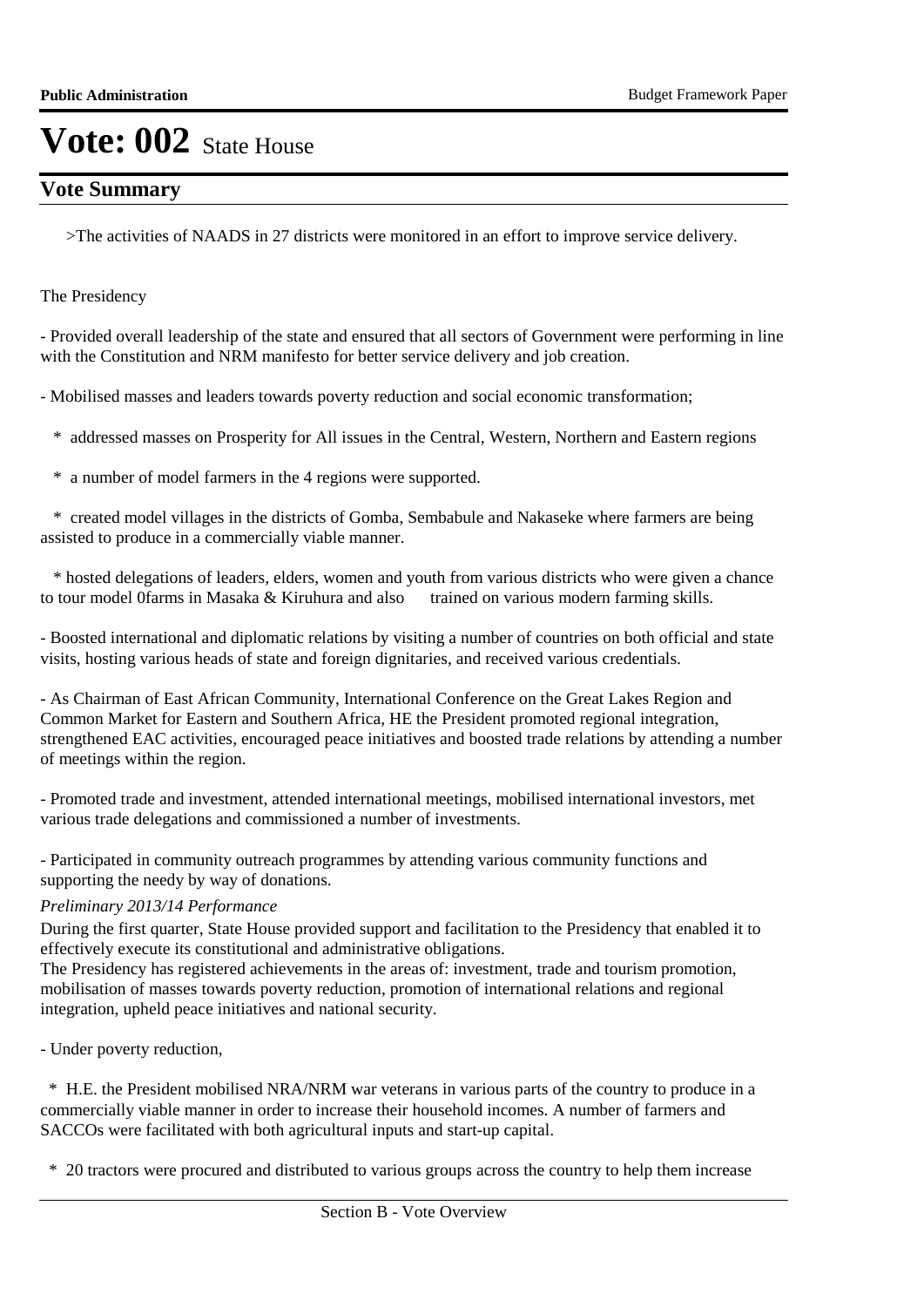## **Vote Summary**

production.

 \* The President mobilised for Prosperity for All in a number of districts and assisted various farmers to improve on their household incomes by way of giving them agricultural inputs and equipment.

 \* hosted delegations of leaders, elders, women and youth from various districts to discuss developmental issues

- As Chairman of East African Community and Common Market for Eastern and Southern Africa, HE the President promoted regional integration, promoted EAC activities, and boosted trade relations by attending and hosting a number of meetings within the region.

 As chairman of the International Conference on the Great Lakes Region, H.E. the President promoted peace initiatives in the region by chairing a number of meetings at various venues in the region and overseas.

- Promoted trade and investment, attended international meetings, mobilised international investors, met various trade delegations and commissioned a number of investments.

- Participated in community outreach programmes by attending various community functions and supporting the needy by way of donations

The Health Monitoring unit monitored the health sector to check the efficiency and effectiveness of Medicines and Health Services delivery. In total, 2 hospitals and 63 health centres were inspected. The Roads Monitoring Unit monitored works in Karamoja sub-region and the NAADS Monitoring Unit monitored service delivery in 28 subcounties in the districts of Hoima, Buikwe, Mubende, Buliisa & Amuria

| <i>Vote, Vote Function</i><br><b>Key Output</b>                | <b>Approved Budget and</b><br><b>Planned outputs</b> |                                                         | 2013/14<br><b>Spending and Outputs</b><br><b>Achieved by End Dec</b> |                                | 2014/15<br><b>Proposed Budget and</b><br><b>Planned Outputs</b> |        |  |
|----------------------------------------------------------------|------------------------------------------------------|---------------------------------------------------------|----------------------------------------------------------------------|--------------------------------|-----------------------------------------------------------------|--------|--|
| <b>Vote: 002 State House</b>                                   |                                                      |                                                         |                                                                      |                                |                                                                 |        |  |
| Vote Function: 1611 Administration & Support to the Presidency |                                                      |                                                         |                                                                      |                                |                                                                 |        |  |
| Output: 161104                                                 |                                                      | Regional integration & international relations promoted |                                                                      |                                |                                                                 |        |  |
| <b>Description of Outputs:</b>                                 | 24 Countries Visited                                 |                                                         | 8 Countries visited                                                  |                                | 24 Countries visited                                            |        |  |
|                                                                | 15 Heads of State Hosted                             |                                                         | 4 Heads of State hosted                                              |                                | 15 Heads of State hosted                                        |        |  |
|                                                                | meetings Attended                                    | 20 regional and international                           | 6 regional and international<br>meetings attended                    |                                | 20 regional and International<br>meetings attended              |        |  |
| Performance Indicators:                                        |                                                      |                                                         |                                                                      |                                |                                                                 |        |  |
| Number of regional and<br>international meetings<br>attended   | 20                                                   |                                                         | 6                                                                    |                                | 20 <sup>°</sup>                                                 |        |  |
| Number of Heads of State<br>hosted                             | 15                                                   |                                                         | 4                                                                    |                                | 15                                                              |        |  |
| Number of countries visited                                    | 24                                                   |                                                         | 8                                                                    |                                | 24                                                              |        |  |
| Output Cost: UShs Bn:                                          |                                                      | 11.343                                                  | $UShs$ $Bn$ :                                                        | 3.343                          | <b>UShs Bn:</b>                                                 | 11.343 |  |
| Output: 161105                                                 |                                                      | Trade, tourism & investment promoted                    |                                                                      |                                |                                                                 |        |  |
| <b>Description of Outputs:</b>                                 | attended                                             | 8 International Trade Meetings                          | attended                                                             | 3 International Trade Meetings | <b>8 International Trade Meetings</b><br>attended               |        |  |

## **Table V2.1: Past and 2014/15 Key Vote Outputs\***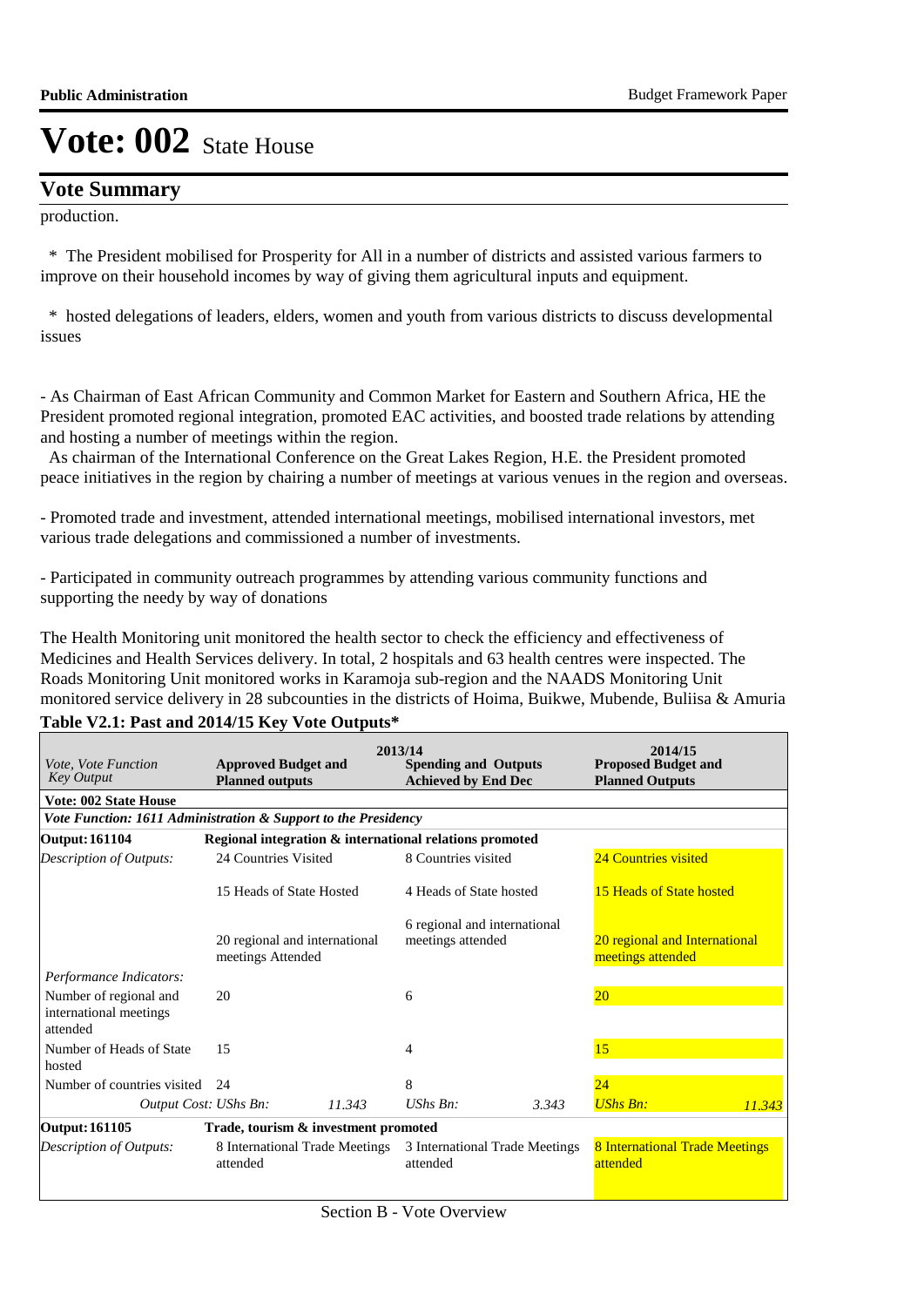# **Vote Summary**

| <i>Vote, Vote Function</i><br><b>Key Output</b>    | <b>Approved Budget and</b><br><b>Planned outputs</b> | 2013/14 | <b>Spending and Outputs</b><br><b>Achieved by End Dec</b> |       | 2014/15<br><b>Proposed Budget and</b><br><b>Planned Outputs</b> |         |
|----------------------------------------------------|------------------------------------------------------|---------|-----------------------------------------------------------|-------|-----------------------------------------------------------------|---------|
|                                                    | New investments<br>Commissioned                      |         | New investments<br>Commissioned                           |       | New investments<br>Commissioned                                 |         |
| Performance Indicators:                            |                                                      |         |                                                           |       |                                                                 |         |
| Number of International<br>Trade meetings attended | 8                                                    |         | 3                                                         |       | $\overline{8}$                                                  |         |
| Output Cost: UShs Bn:                              |                                                      | 6.359   | UShs $Bn$ :                                               | 1.921 | <b>UShs Bn:</b>                                                 | 6.359   |
| <b>Vote Function Cost</b>                          | $UShs$ $Bn$ :                                        |         | 205.233 UShs Bn:                                          |       | 101.220 <i>UShs Bn:</i>                                         | 202.233 |
| <b>Cost of Vote Services:</b>                      | UShs $Bn$ :                                          |         | $202.233$ UShs Bn:                                        |       | 101.220 <i>UShs Bn:</i>                                         | 202.233 |

*\* Excluding Taxes and Arrears*

## *2014/15 Planned Outputs*

State House plans to do the following ;

- Ensure adequate provision of financial, human and logistical resources for the effective performance, welfare and security of the Presidency

- Mobilise masses towards improved household incomes, poverty reduction and development
- Promote efforts towards East African economic integration and political federation
- Promote diplomacy and international relations
- Promote Trade and investment
- Engage in community outreach programmes and welfare activities
- Pay school fees for sponsored students
- Ensure proper maintenance of Entebbe State House, Nakasero & other upcountry state lodges
- Procure Security Equipment

- Provide support in terms of improved crops, animals and training to selected households to enhance their incomes

- Monitor medicines and health services delivery, NAADs programmes, and Road Construction to ensure improved service delivery

#### **Table V2.2: Past and Medium Term Key Vote Output Indicators\***

|                                                           |                                                               |                         | 2013/14                             |           | <b>MTEF Projections</b> |         |  |  |  |  |  |  |
|-----------------------------------------------------------|---------------------------------------------------------------|-------------------------|-------------------------------------|-----------|-------------------------|---------|--|--|--|--|--|--|
| Vote Function Key Output<br><b>Indicators and Costs:</b>  | 2012/13<br>Outturn                                            | Approved<br><b>Plan</b> | <b>Outturn by</b><br><b>End Dec</b> | 2014/15   | 2015/16                 | 2016/17 |  |  |  |  |  |  |
| <b>Vote: 002 State House</b>                              |                                                               |                         |                                     |           |                         |         |  |  |  |  |  |  |
|                                                           | Vote Function:1611 Administration & Support to the Presidency |                         |                                     |           |                         |         |  |  |  |  |  |  |
| Number of countries visited                               |                                                               | 24                      | 8                                   | 24        | 24                      | 24      |  |  |  |  |  |  |
| Number of Heads of State hosted                           |                                                               | 15                      |                                     | 15        | 15                      | 15      |  |  |  |  |  |  |
| Number of regional and international<br>meetings attended |                                                               | 20                      | 6                                   | <b>20</b> | 20                      | 20      |  |  |  |  |  |  |
| Number of International Trade<br>meetings attended        |                                                               | 8                       | 3                                   |           | 8                       |         |  |  |  |  |  |  |
| <b>Vote Function Cost (UShs bn)</b>                       | 202,900                                                       | 202.233                 | 101.220                             | 202.233   | 220.903                 | 231.393 |  |  |  |  |  |  |
| Cost of Vote Services (UShs Bn)                           | 202.900                                                       | 202.233                 | 101.220                             | 202.233   | 220.903                 | 231.393 |  |  |  |  |  |  |

*Medium Term Plans*

Over the medium term, the Presidency will focus its efforts on socio-economic transformation through promotion of PFA programmes, promotion of trade and investment, international relations, regional economic integration, promotional of regional peace, and promotion of good governance. State House will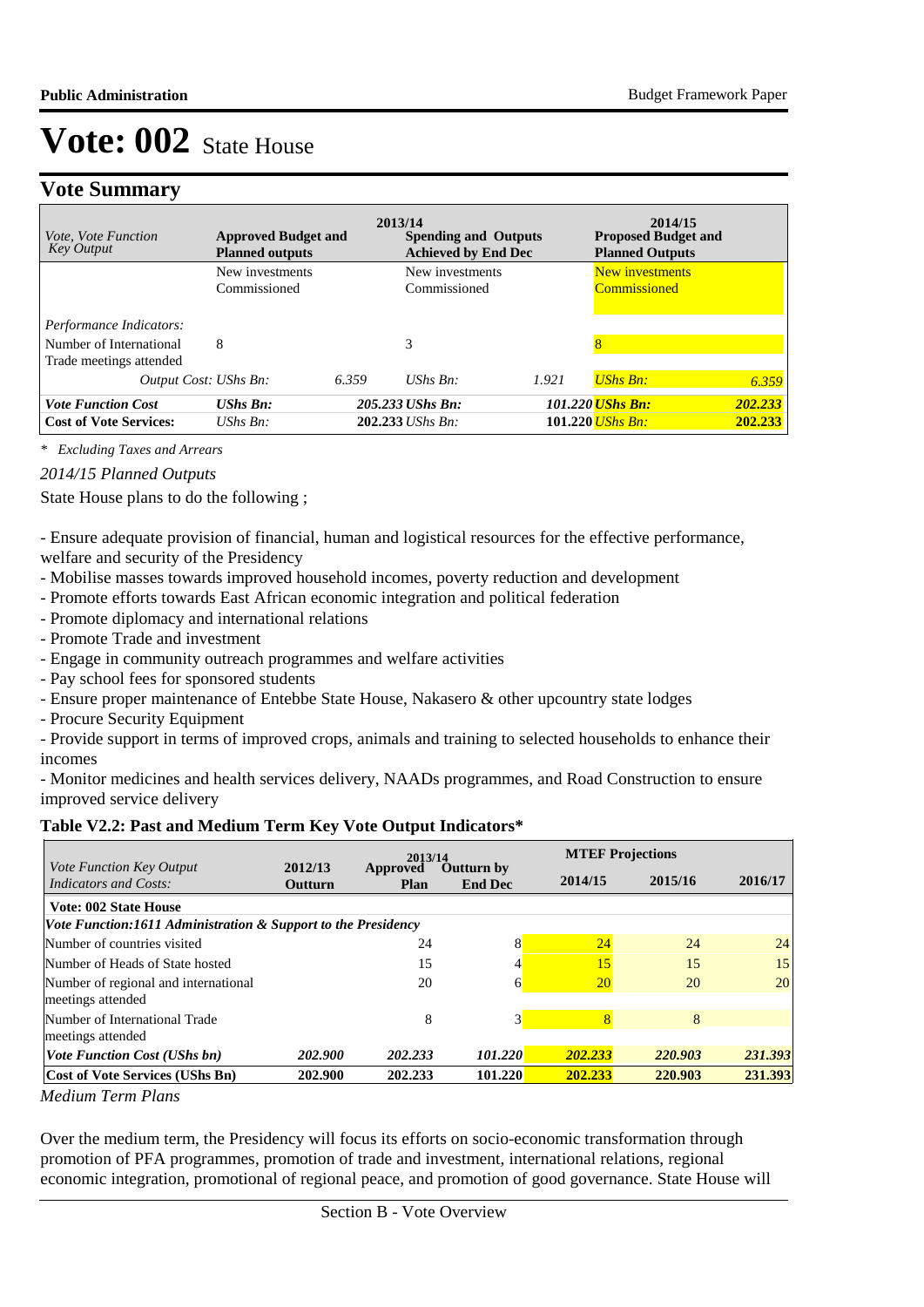## **Vote Summary**

continue to provide the necessary logistical support for the welfare, security and effective performance of the Presidency.

#### **(ii) Efficiency of Vote Budget Allocations**

Efficiency and Value for Money will be improved by:

- ensuring competitive bidding for all goods and services procured,
- training of staff to improve their capacity
- improvement of risk management systems

#### JUSTIFICATION OF ALLOCATIONS TO KEY SECTOR OUTPUTS:

The Presidency is committed to the strengthening of international relations and regional integration for National development which is a Key Sector Output.

#### **Table V2.3: Allocations to Key Sector and Service Delivery Outputs over the Medium Term**

|                                 | $(i)$ Allocation (Shs Bn) |                                 |      | $(ii)$ % Vote Budget |         |         |                                 |         |
|---------------------------------|---------------------------|---------------------------------|------|----------------------|---------|---------|---------------------------------|---------|
| <b>Billion Uganda Shillings</b> |                           | 2013/14 2014/15 2015/16 2016/17 |      |                      |         |         | 2013/14 2014/15 2015/16 2016/17 |         |
| <b>Key Sector</b>               | 17.7                      | <b>17.7</b>                     | 17.7 | 18.0                 | $8.8\%$ | $8.8\%$ | $8.0\%$                         | $7.8\%$ |

## COSTING ASSUMPTIONS & JUSTIFICATION FOR SERVICE DELIVERY VOTES:

This section is not applicable since State House is not a service delivery vote.

#### **Table V2.4: Key Unit Costs of Services Provided and Services Funded (Shs '000)**

#### **(iii) Vote Investment Plans**

Funds allocated to capital purchases over the medium term will cater for the procurement of Transport & Security equipment, Furniture, and renovation of Residential and Non-Residential Buildings.

#### **Table V2.5: Allocations to Capital Investment over the Medium Term**

|                                           | $(i)$ Allocation (Shs Bn) |       |                                 | $(ii)$ % Vote Budget |               |          |                                 |           |
|-------------------------------------------|---------------------------|-------|---------------------------------|----------------------|---------------|----------|---------------------------------|-----------|
| <b>Billion Uganda Shillings</b>           |                           |       | 2013/14 2014/15 2015/16 2016/17 |                      |               |          | 2013/14 2014/15 2015/16 2016/17 |           |
| Consumption Expendture (Outputs Provided) | 201.5                     | 192.0 | 210.2                           | 220.7                | 99.7%         | $95.0\%$ | $95.2\%$                        | $95.4\%$  |
| Investment (Capital Purchases)            | 0.7                       | 10.2  | 10.7                            | 10.7                 | 0.3%          | $5.0\%$  | $4.8\%$                         | 4.6%      |
| <b>Grand Total</b>                        | 202.2                     | 202.2 | 220.9                           | 231.4                | <b>100.0%</b> |          | $100.0\%$ $100.0\%$             | $100.0\%$ |

Not Applicable, the vote does not have any planned investment over Shs. 1bn

#### **Table V2.6: Major Capital Investments**

|        | <b>Project, Programme</b>                                                           | 2013/14                                                                   | 2014/15                                                                                 |                                                                           |
|--------|-------------------------------------------------------------------------------------|---------------------------------------------------------------------------|-----------------------------------------------------------------------------------------|---------------------------------------------------------------------------|
|        | <b>Vote Function Output</b><br><b>UShs Thousand</b>                                 | <b>Approved Budget, Planned</b><br><b>Outputs (Quantity and Location)</b> | <b>Actual Expenditure and</b><br><b>Outputs by September</b><br>(Quantity and Location) | <b>Proposed Budget, Planned</b><br><b>Outputs (Quantity and Location)</b> |
|        | <b>Project 0008 Support to State House</b>                                          |                                                                           |                                                                                         |                                                                           |
|        | 161175 Purchase of Motor<br><b>Vehicles and Other</b><br><b>Transport Equipment</b> | Procure 4 Support Vehicles                                                | Started procurment process for<br>support vehicles                                      | 1 Specialised Vehicle & 32<br><b>Support Vehicles Procured</b>            |
|        | Total                                                                               | 3,688,411                                                                 | 0                                                                                       | 6,000,000                                                                 |
|        | <b>GoU</b> Development                                                              | 3,688,411                                                                 | 0                                                                                       | 6,000,000                                                                 |
|        | <b>External Financing</b>                                                           | 0                                                                         | 0                                                                                       | 0                                                                         |
| 161177 | <b>Purchase of</b><br><b>Specialised</b><br>Machinery &<br>Equipment                |                                                                           |                                                                                         | Specialised Equipment procured                                            |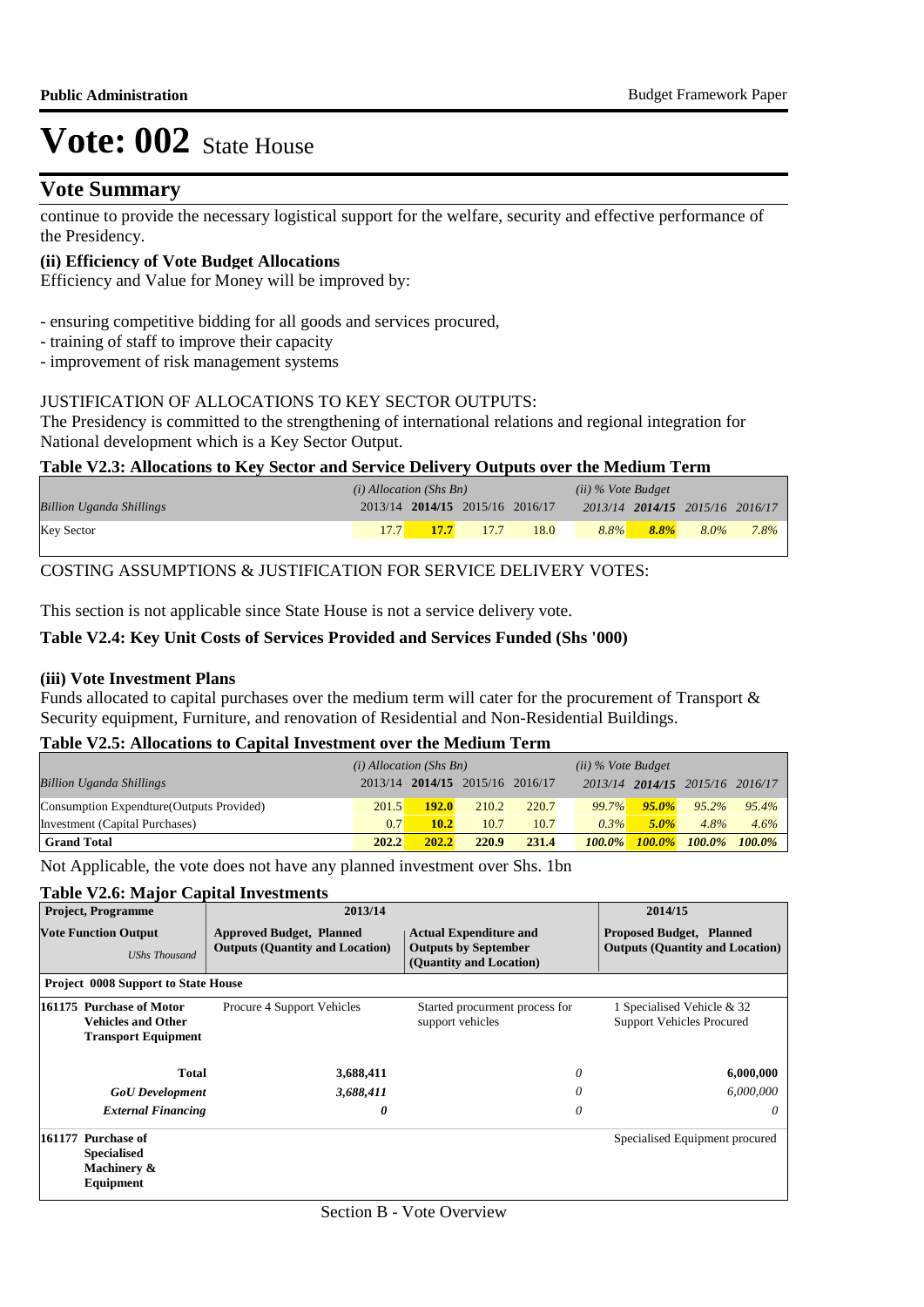# **Vote Summary**

| <b>Project, Programme</b>                           | 2013/14                                                                   |                                                                                         | 2014/15                                                                   |
|-----------------------------------------------------|---------------------------------------------------------------------------|-----------------------------------------------------------------------------------------|---------------------------------------------------------------------------|
| <b>Vote Function Output</b><br><b>UShs Thousand</b> | <b>Approved Budget, Planned</b><br><b>Outputs (Quantity and Location)</b> | <b>Actual Expenditure and</b><br><b>Outputs by September</b><br>(Quantity and Location) | <b>Proposed Budget, Planned</b><br><b>Outputs (Quantity and Location)</b> |
| Total                                               | 0                                                                         |                                                                                         | 3,348,411                                                                 |
| <b>GoU</b> Development                              | 0                                                                         |                                                                                         | 3.348.411                                                                 |
| <b>External Financing</b>                           | 0                                                                         |                                                                                         |                                                                           |

## **(iv) Vote Actions to improve Priority Sector Outomes**

- Unplanned emerging issues will be tackled through continued re-prioritization

#### **Table V2.7: Priority Vote Actions to Improve Sector Performance**

| 2013/14 Planned Actions:<br>2013/14 Actions by Sept:                       | 2014/15 Planned Actions:                                                                  | <b>MT Strategy:</b>                        |  |  |  |  |  |  |
|----------------------------------------------------------------------------|-------------------------------------------------------------------------------------------|--------------------------------------------|--|--|--|--|--|--|
| Sector Outcome 2: Improved Regional and International relations            |                                                                                           |                                            |  |  |  |  |  |  |
| Vote Function: $1611$ Administration & Support to the Presidency           |                                                                                           |                                            |  |  |  |  |  |  |
| VF Performance Issue: - Unplanned emerging issues                          |                                                                                           |                                            |  |  |  |  |  |  |
| Continue re-prioritizing as<br>Re-prioritized as need arose<br>need arises | <b>Adjust our priorities to take</b><br>care of critical emerging issues<br>as they arise | Continue re-prioritizing as<br>need arises |  |  |  |  |  |  |

# *V3 Proposed Budget Allocations for 2014/15 and the Medium Term*

*This section sets out the proposed vote budget allocations for 2014/15 and the medium term, including major areas of expenditures and any notable changes in allocations.* 

## **Table V3.1: Past Outturns and Medium Term Projections by Vote Function\***

|                                                   |                           |                        | 2013/14                     | <b>MTEF Budget Projections</b> |         |         |
|---------------------------------------------------|---------------------------|------------------------|-----------------------------|--------------------------------|---------|---------|
|                                                   | 2012/13<br><b>Outturn</b> | Appr.<br><b>Budget</b> | Spent by<br><b>End Sept</b> | 2014/15                        | 2015/16 | 2016/17 |
| Vote: 002 State House                             |                           |                        |                             |                                |         |         |
| 1611 Administration $&$ Support to the Presidency | 202.900                   | 202.233                | 45.244                      | 202.233                        | 220.903 | 231.393 |
| <b>Total for Vote:</b>                            | 202.900                   | 202.233                | 45.244                      | 202.233                        | 220.903 | 231.393 |

## **(i) The Total Budget over the Medium Term**

State House has a budget of Ushs 202.233bn (Two Hundred Two Billion, Two Hundred and Thirty Three million shillings) for FY 2014/15 to cater for recurrent and development expenditure. It will have an increment of Shs. 18.670bn during FY 2015/16 and an additional Shs. 10.490bn in FY2016/17. These increments will improve on the facilitation of the Presidency's activities.

## **(ii) The major expenditure allocations in the Vote for 2014/15**

Prog. 1 Headquarters, with a budget of UGX 192.131billion, is the major programme expenditure because it caters for both administration and support to H.E. The President.

## **(iii) The major planned changes in resource allocations within the Vote for 2014/15**

The main planned change from last financial year's allocation is a transfer of Shs. 688m from Transport equipment to Procurement of security equipment. This will cater for outstanding requirements

## **Table V3.2: Key Changes in Vote Resource Allocation**

| <b>Changes in Budget Allocations and Outputs from 2013/14 Planned Levels:</b> |                                                                          |         |         | <b>Justification for proposed Changes in</b> |
|-------------------------------------------------------------------------------|--------------------------------------------------------------------------|---------|---------|----------------------------------------------|
|                                                                               | 2014/15                                                                  | 2015/16 | 2016/17 | <b>Expenditure and Outputs</b>               |
|                                                                               | <i>Vote Function:1603 Administration &amp; Support to the Presidency</i> |         |         |                                              |
| Output:                                                                       | 1611 03 Masses mobilized towards poverty reduction, peace & development  |         |         |                                              |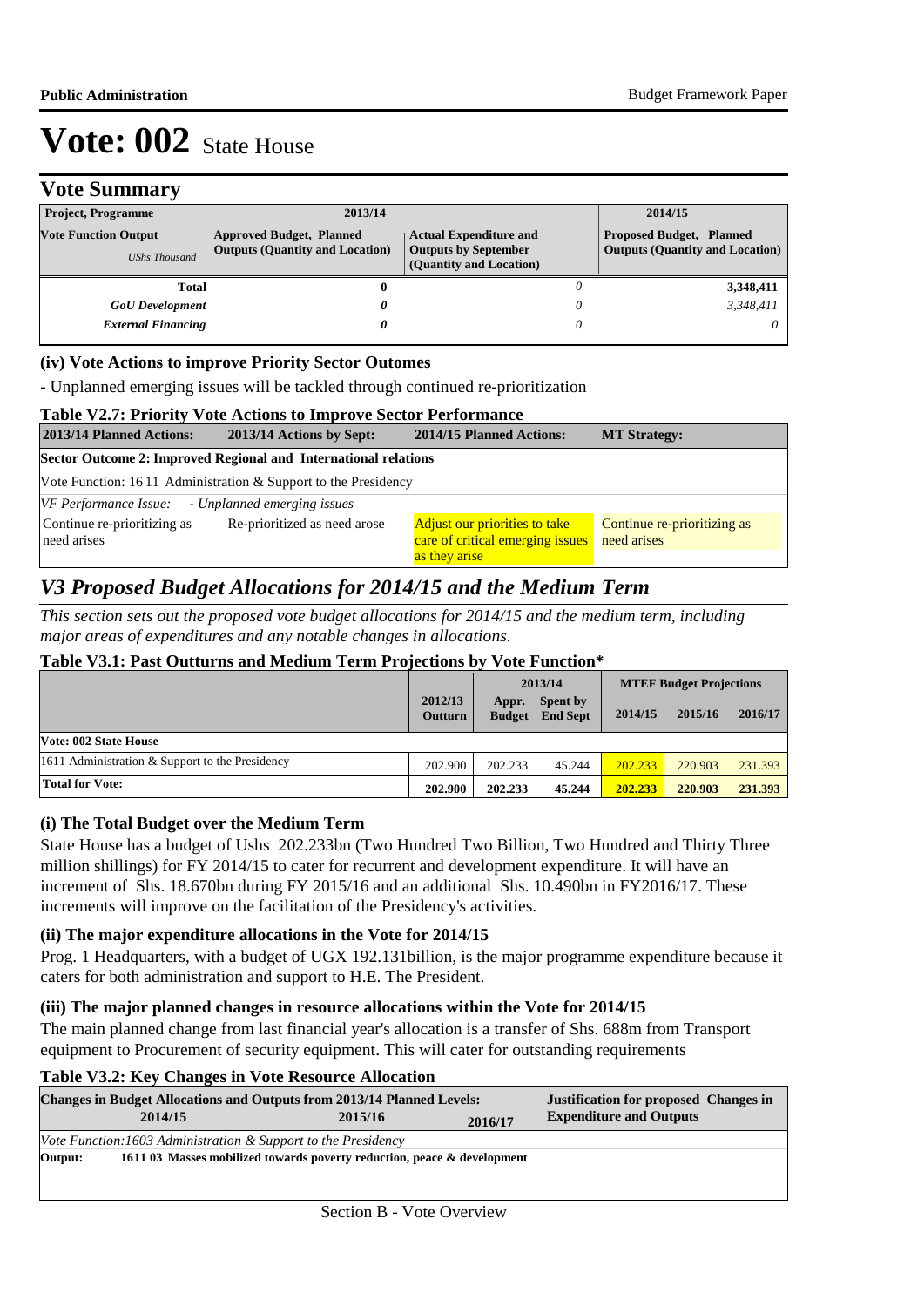# **Vote Summary**

| <b>Changes in Budget Allocations and Outputs from 2013/14 Planned Levels:</b><br><b>Justification for proposed Changes in</b> |                                                                          |                                                         |                             |         |                                             |  |
|-------------------------------------------------------------------------------------------------------------------------------|--------------------------------------------------------------------------|---------------------------------------------------------|-----------------------------|---------|---------------------------------------------|--|
| 2014/15                                                                                                                       |                                                                          | 2015/16                                                 |                             | 2016/17 | <b>Expenditure and Outputs</b>              |  |
| <b>UShs Bn:</b>                                                                                                               | $0.500$ UShs Bn:                                                         |                                                         | 3.841 UShs Bn:              | 7.841   |                                             |  |
| Change due to increased                                                                                                       | Change due to increased                                                  |                                                         |                             |         |                                             |  |
| budget ceilings used to                                                                                                       | budget ceilings used to                                                  |                                                         |                             |         |                                             |  |
| eliminate shortfalls                                                                                                          | eliminate shortfalls                                                     |                                                         |                             |         |                                             |  |
| Output:                                                                                                                       | 1611 06 Community outreach programmes and welfare activities attended to |                                                         |                             |         |                                             |  |
| <b>UShs Bn:</b>                                                                                                               | $-10.158$ UShs Bn:                                                       |                                                         | $1.785$ UShs Bn:            | 5.978   |                                             |  |
| <b>School fees for State House</b> School fees for State House                                                                |                                                                          |                                                         |                             |         |                                             |  |
| sponsored students to be                                                                                                      | sponsored students to be                                                 |                                                         |                             |         |                                             |  |
| paid under this output and paid under this output and                                                                         |                                                                          |                                                         |                             |         |                                             |  |
| ceilings increased to cater                                                                                                   | ceilings increased to cater                                              |                                                         |                             |         |                                             |  |
| for donations                                                                                                                 | for donations                                                            |                                                         |                             |         |                                             |  |
| Output:                                                                                                                       | 1611 75 Purchase of Motor Vehicles and Other Transport Equipment         |                                                         |                             |         |                                             |  |
| <b>UShs Bn:</b>                                                                                                               | $5.312$ UShs Bn:                                                         |                                                         | $3.312$ UShs Bn:            |         | 3.312 Shift in priority to purchase of      |  |
| <b>Reallocated to another</b>                                                                                                 | Change due to increased Change due to increased                          |                                                         |                             |         | specialised equipment                       |  |
| output                                                                                                                        |                                                                          | budget ceilings and need to budget ceilings and need to |                             |         |                                             |  |
|                                                                                                                               | procure specialised vehicles procure support vehicles                    |                                                         |                             |         |                                             |  |
| Output:                                                                                                                       | 1611 77 Purchase of Specialised Machinery & Equipment                    |                                                         |                             |         |                                             |  |
| <b>UShs Bn:</b>                                                                                                               | $3.348$ UShs Bn:                                                         |                                                         | $4.000$ UShs Bn:            |         | 4.000 This is a logistical requirement to   |  |
| <b>Procurement of specialised</b> Change due to increased                                                                     |                                                                          |                                                         | Change due to increased     |         | facilitate the effective performance of the |  |
| security equipment                                                                                                            | budget ceilings and need to                                              |                                                         | budget ceilings and need to |         | Presidency. Increase financed by            |  |
|                                                                                                                               | procure specialised                                                      |                                                         | procure specialised         |         | transfer of funding from transport          |  |
|                                                                                                                               | equipment                                                                |                                                         | equipment                   |         | equipment output                            |  |
| Output:                                                                                                                       | 1611 78 Purchase of Office and Residential Furniture and Fittings        |                                                         |                             |         |                                             |  |
| <b>UShs Bn:</b>                                                                                                               | $0.360$ UShs Bn:                                                         |                                                         | $0.688$ UShs Bn:            | 0.688   |                                             |  |
|                                                                                                                               |                                                                          |                                                         |                             |         |                                             |  |

# *V4: Vote Challenges for 2014/15 and the Medium Term*

*This section sets out the major challenges the vote faces in 2014/15 and the medium term which the vote has been unable to address in its spending plans.*

Under funding of the development budget poses a challenge to the ability of State House to execute its mandate of providing facilitation to the Presidency at all times.

The Procurement of support vehicles remains unfunded by Shs. 3bn

The need to construct a state lodge in Kapchorwa and houses for support staff in Entebbe still remains unfunded and requires Shs. 4.860bn.

The Procurement of security equipment requires Shs18.7bn

Poverty Alleviation Project, a Presidential initiative tasked to increase household incomes countrywide, requires an additional 3bn.

The Purchase of Office and Residential Furniture & Fittings remains unfunded by Shs. 600m

Under the recurrent budget, outstanding donations and activities of service delivery monitoring units in the Health, Agriculture and Works sectors require an additional 80bn. This figure has been staggered over the medium term with 30bn being allocated to 2014/15.

In addition to the above, another challenge faced is the number of unplanned activities that arise during the financial year which State House is compelled to fund therefore distorting the budget.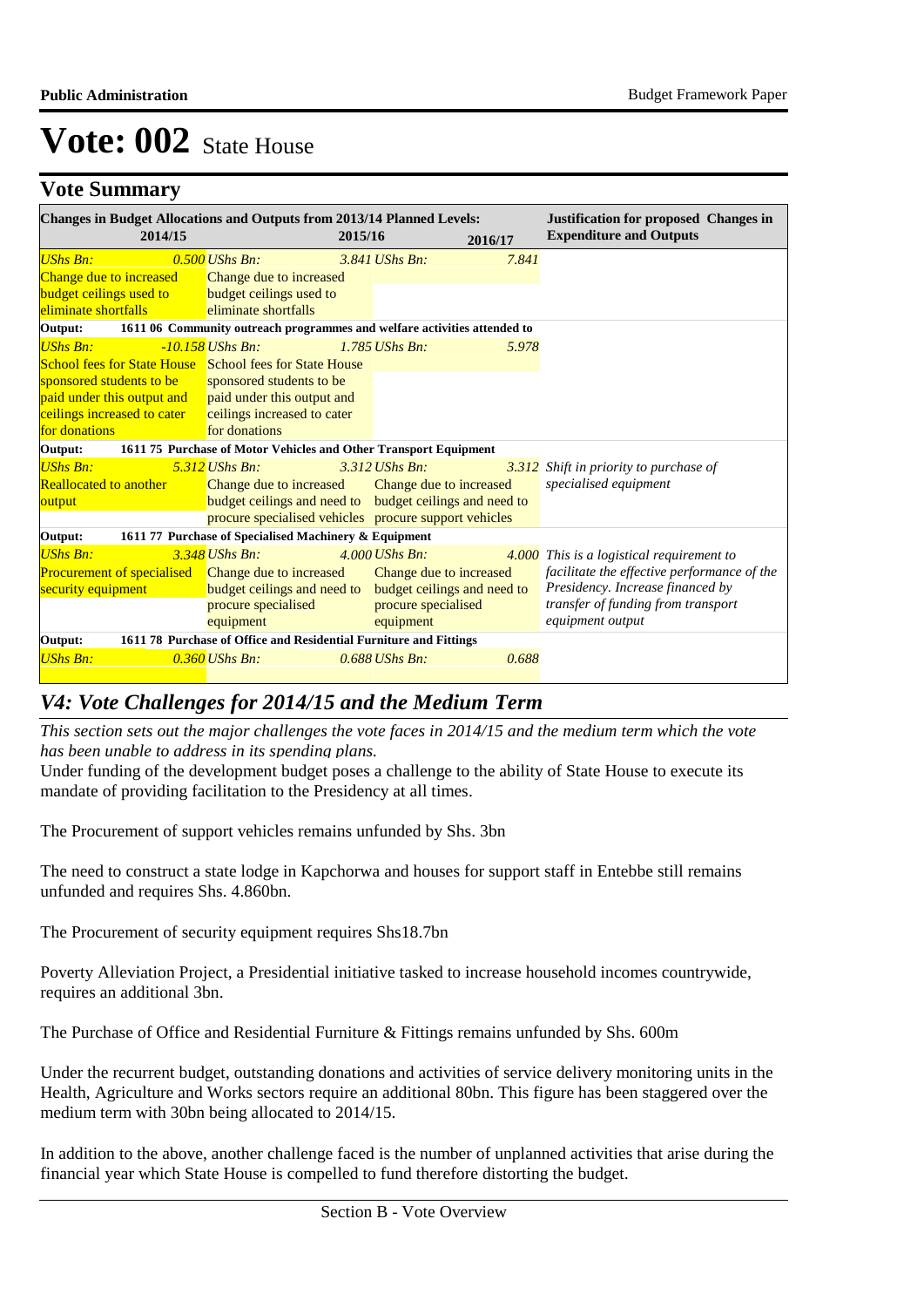# **Vote Summary**

| <b>Table V4.1: Additional Output Funding Requests</b>                                                                                                      |                                                                                                                                                                                                                                                                                                        |  |  |  |  |
|------------------------------------------------------------------------------------------------------------------------------------------------------------|--------------------------------------------------------------------------------------------------------------------------------------------------------------------------------------------------------------------------------------------------------------------------------------------------------|--|--|--|--|
| <b>Additional Requirements for Funding and</b><br><b>Outputs in 2014/15:</b>                                                                               | <b>Justification of Requirement for</b><br><b>Additional Outputs and Funding</b>                                                                                                                                                                                                                       |  |  |  |  |
| Vote Function: 1603 Administration & Support to the Presidency                                                                                             |                                                                                                                                                                                                                                                                                                        |  |  |  |  |
| 1611 03 Masses mobilized towards poverty reduction, peace & development<br>Output:                                                                         |                                                                                                                                                                                                                                                                                                        |  |  |  |  |
| <b>UShs Bn:</b><br>3.000<br>Poverty Alleviation Project would broaden its activities and<br>also reach more farmers in selected model villages             | The Poverty Alleviation Project is a Presidential Initiative whose<br>activities help enhance people's household incomes through<br>training and distribution of improved crops and animals breeds<br>that are commercially viable                                                                     |  |  |  |  |
| 1611 06 Community outreach programmes and welfare activities attended to<br>Output:                                                                        |                                                                                                                                                                                                                                                                                                        |  |  |  |  |
| <b>UShs Bn:</b><br>30.000<br>To cater for outstanding donations and activities of the<br><b>Medicines and Health Services Delivery Monitoring Unit</b>     | H.E the President as the fountain of honour is obliged to offer<br>support to individuals and institutions in need.<br>Initiatives established to monitor service delivery in Health,<br>Agriculture and Works sectors for promotion of good governance<br>and better service delivery remain unfunded |  |  |  |  |
| 1611 72 Government Buildings and Administrative Infrastructure<br>Output:                                                                                  |                                                                                                                                                                                                                                                                                                        |  |  |  |  |
| <b>UShs Bn:</b><br>4.860<br>Construction of Kapchorwa State Lodge, and renovation<br>works at Entebbe State House, Lodges and non-residential<br>buildings | This is a logistical requirement to facilitate the effective<br>performance of the Presidency                                                                                                                                                                                                          |  |  |  |  |
| Output:<br>1611 75 Purchase of Motor Vehicles and Other Transport Equipment                                                                                |                                                                                                                                                                                                                                                                                                        |  |  |  |  |
| $UShs Bn:$<br>3.000<br>Procurement of support vehicles                                                                                                     | This is a logistical requirement to facilitate the effective<br>performance of the Presidency                                                                                                                                                                                                          |  |  |  |  |
| 1611 77 Purchase of Specialised Machinery & Equipment<br>Output:                                                                                           |                                                                                                                                                                                                                                                                                                        |  |  |  |  |
| <b>UShs Bn:</b><br>18.700<br><b>Purchase of Security and Household Equipment</b>                                                                           | This is a logistical requirement to facilitate the effective<br>performance of the Presidency                                                                                                                                                                                                          |  |  |  |  |

*This section discusses how the vote's plans will address and respond to the cross-cutting policy, issues of gender and equity; HIV/AIDS; and the Environment, and other budgetary issues such as Arrears and NTR..* 

## **(i) Cross-cutting Policy Issues**

#### *(i) Gender and Equity*

Gender issues are mainstreamed in all the activities of State House e.g. Staff recruitment, deployment, training and reward.

#### *(ii) HIV/AIDS*

State House offers support to the HIV/AIDS victims by way of providing scholarships to orphans and medical support to those in need.

#### *(iii) Environment*

Under State House's Prosperity for All initiative, tree planting and environmental conservation are among the activities undertaken.

## **(ii) Payment Arrears**

The table below shows all the payment arrears outstanding for the Vote:

#### None

## **(ii) Non Tax Revenue Collections**

The table below shows Non-Tax Revenues that will be collected under the Vote:

| <b>Source of NTR</b> | <b>UShs Bn</b> | 2012/13<br>Actual | 2013/14<br><b>Budget</b> | 2013/14<br><b>Actual by</b><br><b>Sept</b> | 2014/15<br><b>Projected</b> |
|----------------------|----------------|-------------------|--------------------------|--------------------------------------------|-----------------------------|
|----------------------|----------------|-------------------|--------------------------|--------------------------------------------|-----------------------------|